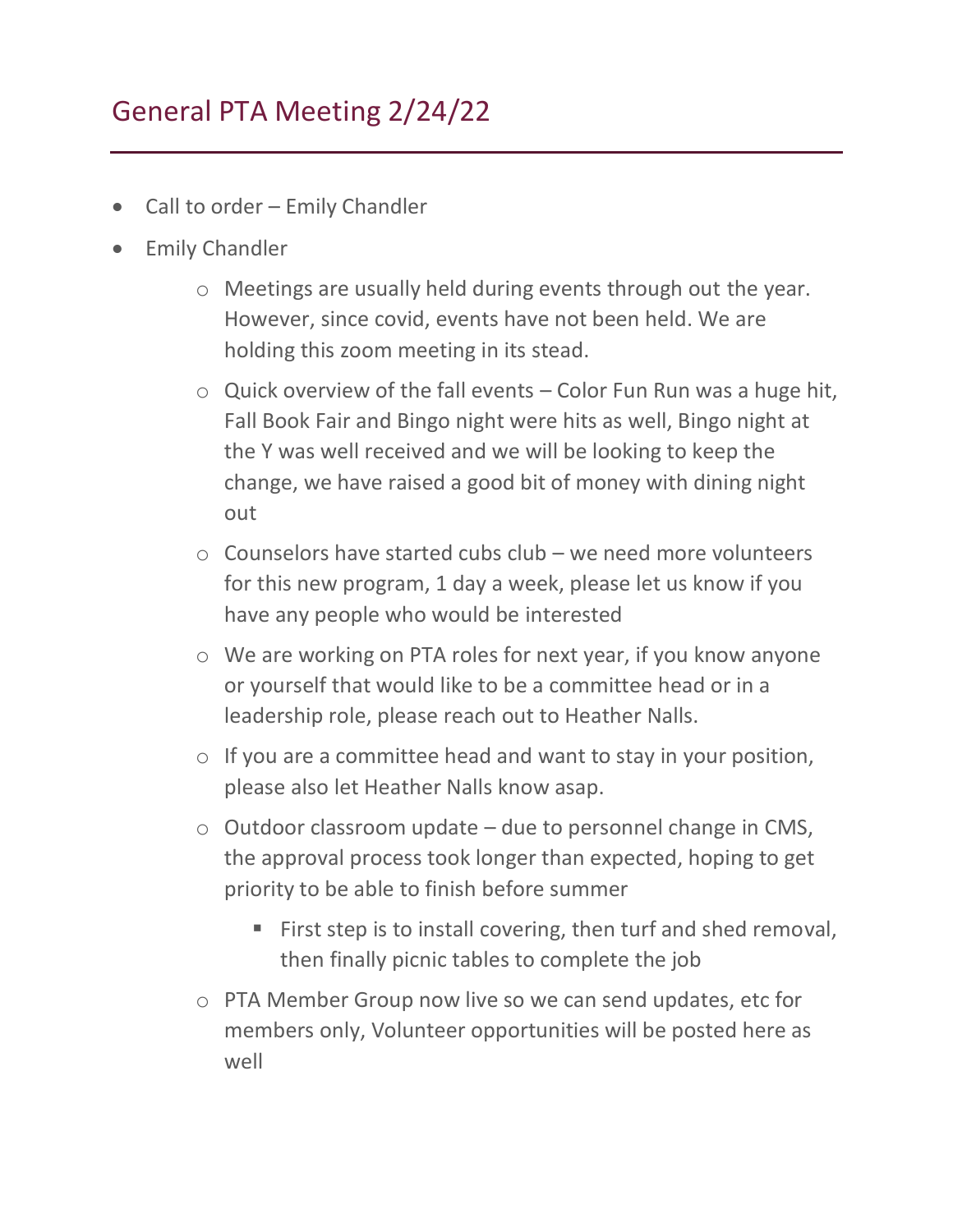- o Spring Auction is coming up as well mid-March
- Megan Hogan
	- o We have a busy spring planned
		- Chess club is in full swing, we have 70+ children enrolled, all levels are welcome
		- $\blacksquare$  Next week is inclusion week we will have themed spirit days each day and learn more about inclusivity, special speakers on the morning announcements, concludes with Buddy Walk on Friday at 9 am
		- **Example 1** Family Night at the Checkers Game  $(3/12)$
		- $\blacksquare$  We will be holding a spring beautification day soon will post on ParentSquare
		- Girls Sweetheart Dance is coming up theme of Light Up the Night
		- Spring Book Fair is the week before Spring Break
		- $\blacksquare$  We are still working on Boys Night trying to book a game at Knights stadium towards the end of April
		- $\blacksquare$  Fun Day is going to be a little different this year  $-$  we will have a Ninja course for the classes
		- **Example 1** Beginners Day is coming up this spring as well rising Kindergarteners and their families can come learn about our school
		- Staff Appreciation and Cultural Arts weeks are also on the docet
- Hillary Kestler
	- $\circ$  Sharing our current budget we are currently under budget for the year, however, we do have some big spends coming up so we should end on target or a little better